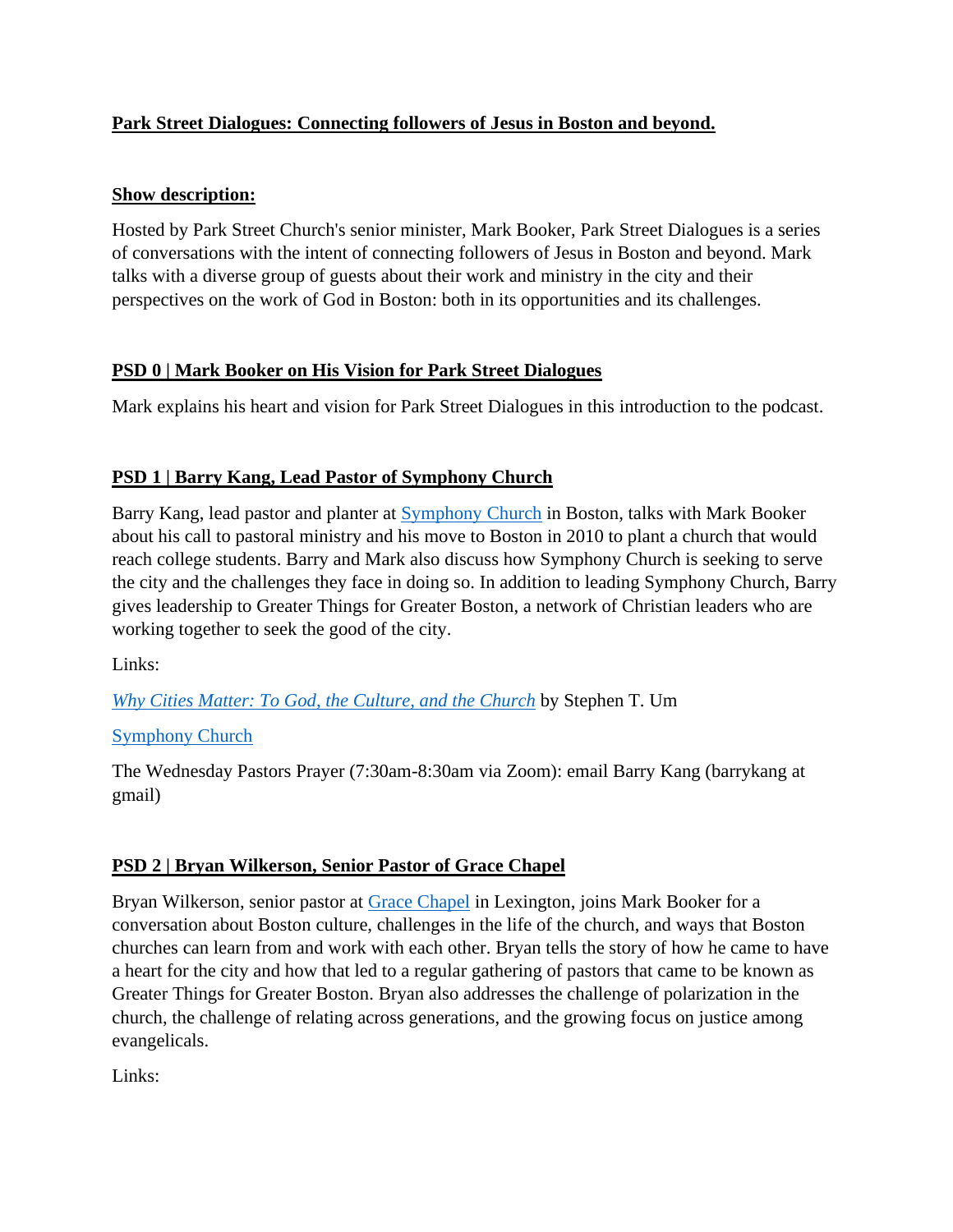[Grace Chapel](https://www.grace.org/) [Movement Day](https://www.movementday.com/) [Christianity Today on Ravi Zacharias](https://www.christianitytoday.com/news/2021/february/ravi-zacharias-rzim-investigation-sexual-abuse-sexting-rape.html) [The Dispatch on Ravi Zacharias](https://frenchpress.thedispatch.com/p/you-are-one-step-away-from-complete) with David French

#### **PSD 3 | Jua Robinson, Executive Director of Boston Collaborative**

Jua Robinson is the Executive Director of Boston Collaborative, an organization that connects networks of Christians to each other and to organizations that help Boston flourish. In this conversation with Mark, he shares his heart that Christians would become known for the key contributions we make to the flourishing of our city. He also tells the story of moving to Boston in 2006 to plant a multiethnic church, and he shares valuable lessons from that experience that speak to the heart of Christians discipleship.

Links: [Boston Collaborative](https://bostoncollaborative.org/) [Boston Collaborative Feasibility Study and Research Findings](https://bostoncollaborativeblog.files.wordpress.com/2019/06/annual-report-2019-web-2.pdf) (2019 report) [Bethel AME](https://www.bethelame.org/) [Charles River Church](https://charlesriverchurch.com/) [Emmanuel Gospel Center](https://www.egc.org/) [Noah's Ark Whitewater Rafting & Adventure Company](https://www.noahsark.com/)

#### **PSD 4 | Betsy Cowan Neptune, Chief of Economic Development, Metropolitan Area Planning Council and Co-Leader of Thrive and Grow**

Betsy Cowan Neptune serves as the Chief of Economic Development for the Metropolitan Area Planning Council. In this role, she helps with the development and planning of communities and neighborhoods around greater Boston. In her conversation with Mark, Betsy talks about the challenges that our communities face, and she shares some great ideas for how Christians can engage with businesses in our neighborhoods and beyond. She and Mark also discuss the tension of partnering with others for the common good while knowing that our ultimate hope is in God and his coming future. Betsy helps to lead Thrive and Grow, a network of Christian entrepreneurs and business leaders in Boston, and she serves on the board of the Emmanuel Gospel Center.